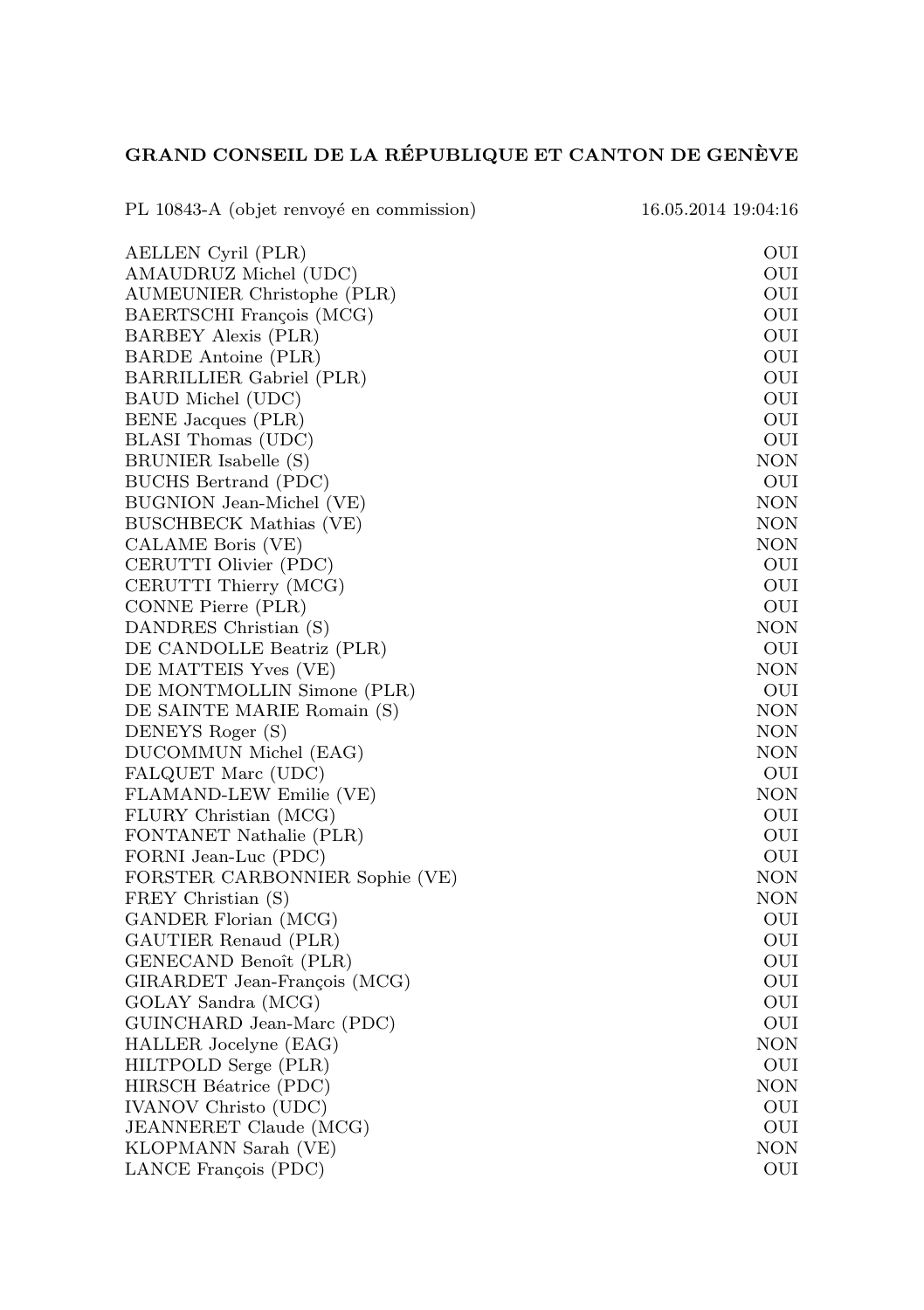| LEFORT François (VE)            | <b>NON</b> |
|---------------------------------|------------|
| LUSSI Patrick (UDC)             | OUI        |
| MAENDLY Norbert (UDC)           | OUI        |
| MAGNIN Danièle (MCG)            | OUI        |
| MAITRE Vincent (PDC)            | OUI        |
| MARTI Caroline (S)              | <b>NON</b> |
| MAZZONE Lisa (VE)               | <b>NON</b> |
| MEDEIROS Carlos (MCG)           | ABS        |
| MEISSNER Christina (UDC)        | OUI        |
| METTAN Guy (PDC)                | OUI        |
| MIZRAHI Cyril (S)               | <b>NON</b> |
| MONTANT Bénédicte (PLR)         | OUI        |
| PAGANI Rémy (EAG)               | NON        |
| PERLER Frédérique (VE)          | <b>NON</b> |
| PYTHON André (MCG)              | OUI        |
| RAPPAZ Henry (MCG)              | OUI        |
| RIEDWEG Bernhard (UDC)          | OUI        |
| RIELLE Jean-Charles (S)         | <b>NON</b> |
| ROMAIN Jean (PLR)               | OUI        |
| ROSET Martine (PDC)             | OUI        |
| SANCHEZ Jean (MCG)              | OUI        |
| SCHNEIDER HAUSSER Lydia (S)     | <b>NON</b> |
| SLATKINE Ivan (PLR)             | OUI        |
| SORMANNI Daniel (MCG)           | OUI        |
| SPUHLER Pascal (MCG)            | OUI        |
| STAUFFER Eric (MCG)             | OUI        |
| VALENTIN Francisco (MCG)        | OUI        |
| VANEK Pierre (EAG)              | <b>NON</b> |
| VELASCO Alberto (S)             | <b>NON</b> |
| VON ARX-VERNON Anne Marie (PDC) | OUI        |
| VOUMARD Jean-Marie (MCG)        | OUI        |
| VUILLOD Georges (PLR)           | OUI        |
| WEISS Pierre (PLR)              | ABS        |
| WENGER Salika (EAG)             | <b>NON</b> |
| WENGER Thomas (S)               | <b>NON</b> |
| WICKY Raymond (PLR)             | OUI        |
| ZACHARIAS Ronald (MCG)          | OUI        |
| ZAUGG Christian (EAG)           | <b>NON</b> |
| ZAUGG Daniel (PLR)              | OUI        |
| ZWEIFEL Yvan (PLR)              | OUI        |

## Résultats:

| Oui        | 55             |
|------------|----------------|
| Non        | 28             |
| Abstention | $\overline{2}$ |